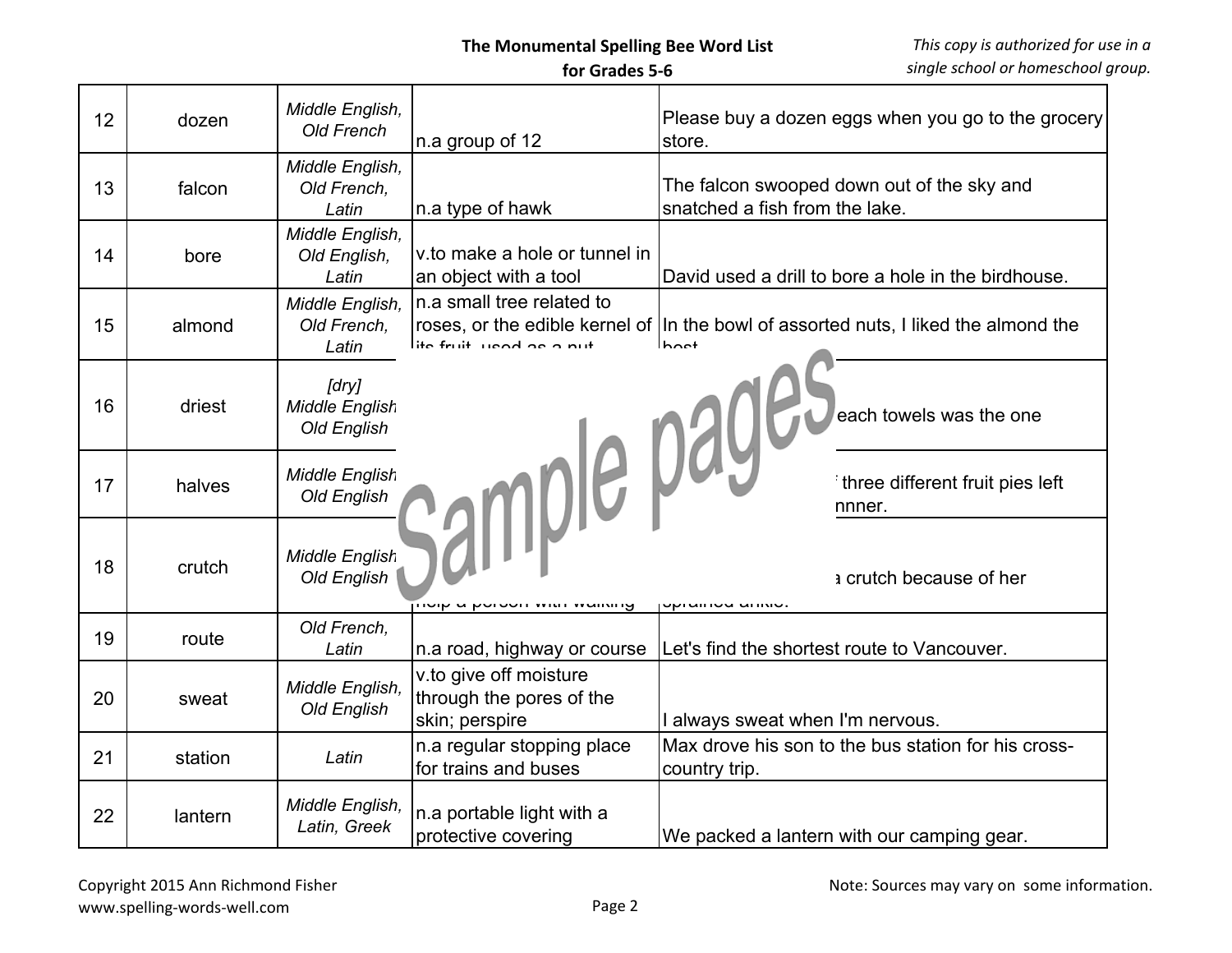| 265 | convertible              | Middle English,<br><b>Medieval Latin</b>             | n.an automobile or boat with<br>a top that can be raised or<br>lowered   | My hair blew in every direction as I rode in Rupert's<br>convertible.                                                                |
|-----|--------------------------|------------------------------------------------------|--------------------------------------------------------------------------|--------------------------------------------------------------------------------------------------------------------------------------|
| 266 | emphasis                 | Latin, Greek                                         | n special attention or<br>importance given to<br>something               | Mrs. Richmond places special emphasis on correct<br>spelling and punctuation when she grades our<br>reports.                         |
| 267 | marginal                 | <b>Medieval Latin</b>                                | adj.close to the lower limit or<br>margin of                             | The piano student showed only marginal ability, even<br>after years of lessons.                                                      |
| 268 | curator                  | Latin, Middle<br>English, Anglo-<br>French, Latin    | n.person in charge or a<br>museum, art collection, or<br>Z <sub>OO</sub> | The museum's curator was eager to acquire new<br>pieces for the ancient Egyptian exhibit.                                            |
| 269 | delicacy                 | <b>Middle English</b>                                | sample page.                                                             | p some and a distasteful food to                                                                                                     |
| 270 | sledgehammer             |                                                      |                                                                          | ledgehammer to try to break<br>k.                                                                                                    |
| 271 | volunteer                | French, Latin                                        |                                                                          | er was honored for providing<br>ospital patients.                                                                                    |
| 272 | fajita<br>[fä - hē - tə] | American<br>Spanish                                  |                                                                          | ten fajita with beans and rice on                                                                                                    |
| 273 | scrounge                 | alteration of<br>English dialect<br>for "scrunge"    | out                                                                      | v.to gather by foraging; seek Let's scrounge around the kitchen to see if we can<br>find something to cook for dinner.               |
| 274 | dignitary                | [dignity]<br>Middle English,<br>Old French,<br>Latin | n.person who holds a high<br>position or honor                           | As the dignitary was introduced, the crowd broke into<br>applause.                                                                   |
| 275 | topiary                  | Latin                                                | n.the art of training and<br>ornamental shapes                           | trimming trees or shrubs into Peter put his topiary skills into practice as he<br>trimmed the row of shrubs into the shapes of cars. |
| 276 | sentimental              | [sentiment]<br><b>Medieval Latin</b>                 | adj.marked by feeling or<br>sentiment                                    | As the band played the sentimental song, Ellen's<br>mind was flooded with pleasant memories.                                         |